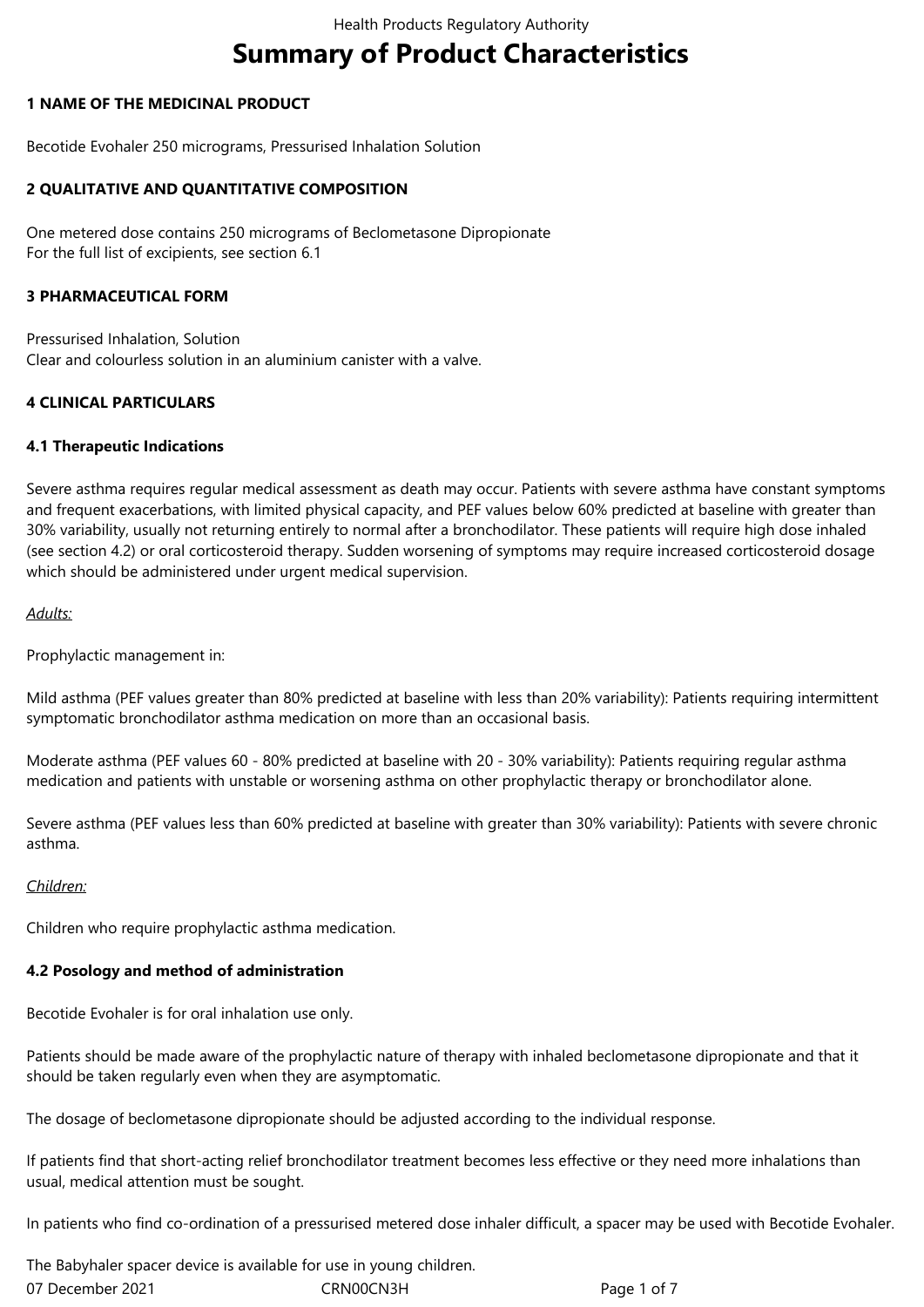#### *Adults and children over 12 years of age:*

Patients should be given a starting dose of inhaled beclometasone dipropionate, which is appropriate for the severity of their disease based on the following guidance:

Mild asthma: 200 to 600 micrograms per day in divided doses.

Moderate asthma: 600 to 1000 micrograms per day in divided doses.

Severe asthma: 1000 to 2000 micrograms per day in divided doses.

The dose may then be adjusted until control is achieved or reduced to the minimum effective dose according to the individual response.

## *Children over 4 years of age:*

Up to 400 micrograms per day in divided doses.

Children should be given a starting dose of inhaled beclometasone dipropionate, which is appropriate for the severity of their disease.

The dose may then be adjusted until control is achieved or reduced to the minimum effective dose according to the individual response.

## *Special patient groups:*

There is no need to adjust the dose in older people or in those with hepatic or renal impairment.

## *Testing the inhaler:*

Before using for the first time or if the inhaler has not been used for three days or more: Remove the mouthpiece cover by gently squeezing the sides of the cover, shake the inhaler well, and release one puff into the air to make sure that it works.

#### *Using your inhaler:*

- 1. Remove the mouthpiece cover by gently squeezing the sides of the cover.
- 2. Check the inside and outside of the inhaler including the mouthpiece for the presence of loose objects.
- 3. Shake the inhaler well to ensure that any loose objects are removed and that the contents of the inhaler are evenly mixed.
- 4. Hold the inhaler upright between fingers and thumb with your thumb on the base, below the mouthpiece.
- 5. Breathe out as far as is comfortable and then place the mouthpiece in your mouth between your teeth and close your lips around it but do not bite it.
- 6. Just after starting to breathe in through your mouth press down on the top of the inhaler to release beclometasone dipropionate while still breathing in steadily and deeply.
- 7. While holding your breath, take the inhaler from your mouth and take your finger from the top of the inhaler. Continue holding your breath for as long as is comfortable.
- 8. If you are to take further puffs keep the inhaler upright and wait about half a minute before repeating steps 3 to 7.
- 9. Replace the mouthpiece cover by firmly pushing and snapping the cap into position.

#### IMPORTANT:

Do not rush stages 5, 6 and 7. It is important that you start to breathe in as slowly as possible just before operating your inhaler. Practise in front of a mirror for the first few times. If you see mist coming from the top of your inhaler or the sides of your mouth you should start again from stage 2.

If your doctor has given you different instructions for using your inhaler, please follow them carefully. Tell your doctor if you have any difficulties.

#### *Cleaning the inhaler*

The inhaler should be cleaned at least once a week:

Pull the metal canister out of the plastic casing of the inhaler and remove the mouthpiece cover.

07 December 2021 CRN00CN3H Page 2 of 7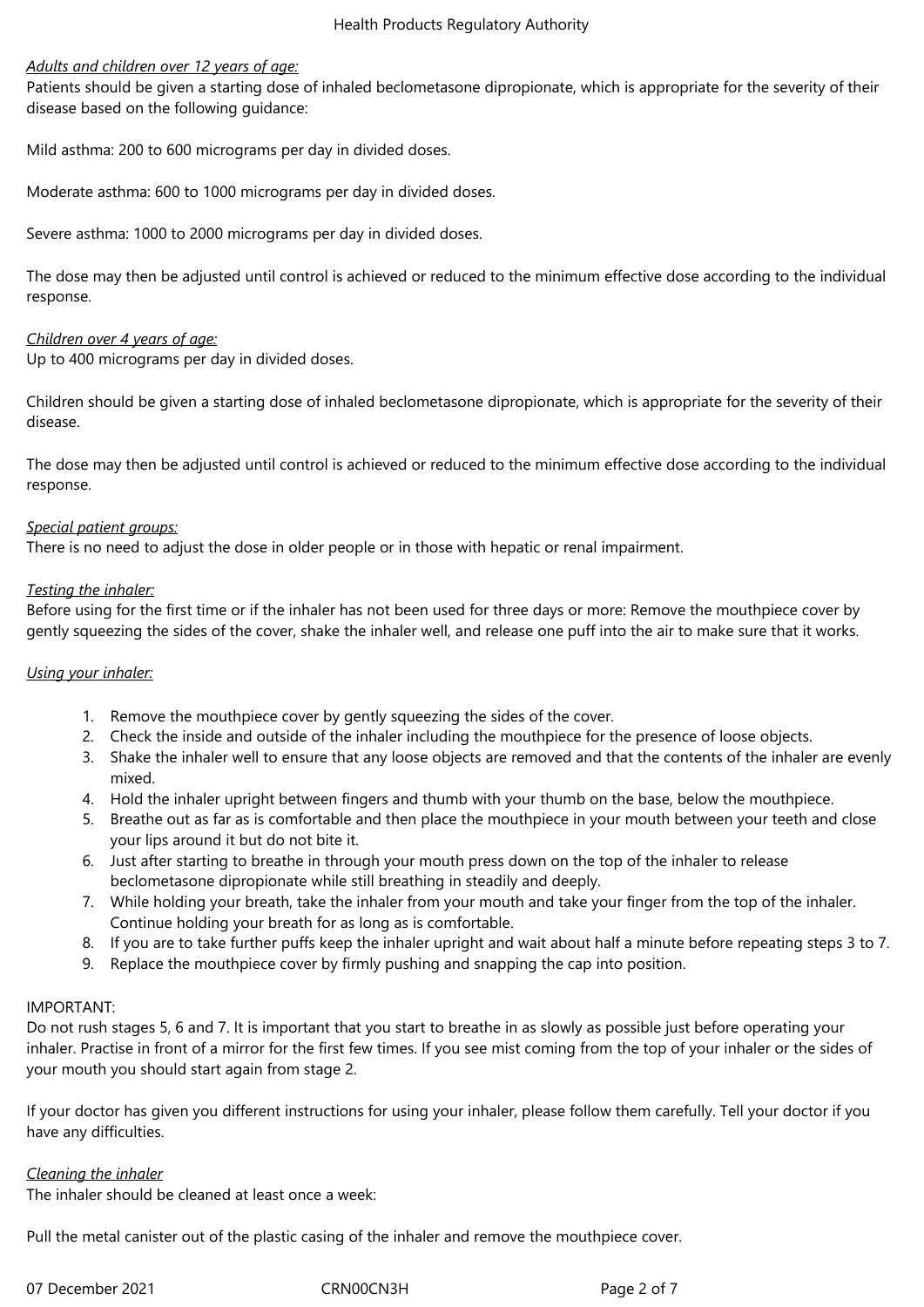Health Products Regulatory Authority Wipe the plastic casing and mouthpiece with a damp cloth.

Leave to dry in a warm place. Avoid excessive heat.

Replace the canister and mouthpiece cover.

## DO NOT PUT THE METAL CANISTER INTO WATER.

## **4.3 Contraindications**

Hypersensitivity to the active substance or to any of the excipients listed in Section 6.1.

## **4.4 Special warnings and precautions for use**

The management of asthma should follow a stepwise programme, and patient response should be monitored clinically and by lung function tests.

Increasing use of short-acting inhaled beta-2-agonists to control symptoms indicates deterioration of asthma control. Under these conditions, the patient's therapy plan should be reassessed.

Sudden and progressive deterioration in asthma control is potentially life-threatening and consideration should be given to increasing corticosteroid dosage. In patients considered at risk, daily flow monitoring may be instituted.

Becotide Evohaler is not for use in acute attacks but for routine long-term management. Patients will require a fast- and short-acting inhaled bronchodilator to relieve acute asthmatic symptoms.

Patients' inhaler technique should be checked to make sure that aerosol actuation is synchronised with inspiration of breath for optimum delivery of the drug to the lungs.

Lack of response or severe exacerbations of asthma should be treated by increasing the dose of inhaled beclometasone dipropionate and, if necessary, by giving a systemic steroid and/or an antibiotic if there is an infection.

Systemic effects may occur with any inhaled corticosteroid, particularly at high doses prescribed for long periods; these effects are much less likely to occur than with oral corticosteroids. Possible systemic effects include Cushing's syndrome, Cushingoid features, adrenal suppression, growth retardation in children and adolescents, decrease in bone mineral density, cataract and glaucoma, and more rarely, a range of psychological or behavioural effects including psychomotor hyperactivity, sleep disorders, anxiety, depression or aggression (particularly in children). It is important, therefore, that the dose of inhaled corticosteroid is titrated to the lowest dose at which effective control is maintained (see section 4.8).

It is recommended that the height of children receiving prolonged treatment with inhaled corticosteroid is regularly monitored.

Certain individuals can show greater susceptibility to the effects of inhaled corticosteroid than do most patients.

Because of the possibility of impaired adrenal response, patients transferring from oral steroid therapy to inhaled beclometasone dipropionate therapy should be treated with special care, and adrenocortical function regularly monitored.

Following introduction of inhaled beclometasone dipropionate, withdrawal of systemic therapy should be gradual and patients encouraged to carry a steroid warning card indicating the possible need for additional therapy in times of stress.

Similarly, replacement of systemic steroid treatment with inhaled therapy sometimes unmasks allergies such as allergic rhinitis or eczema previously controlled by the systemic drug. These allergies should be symptomatically treated with antihistamine and/or topical preparations, including topical steroids.

Treatment with Becotide Evohaler should not be stopped abruptly.

As with all inhaled corticosteroids, special care is necessary in patients with active or quiescent pulmonary tuberculosis.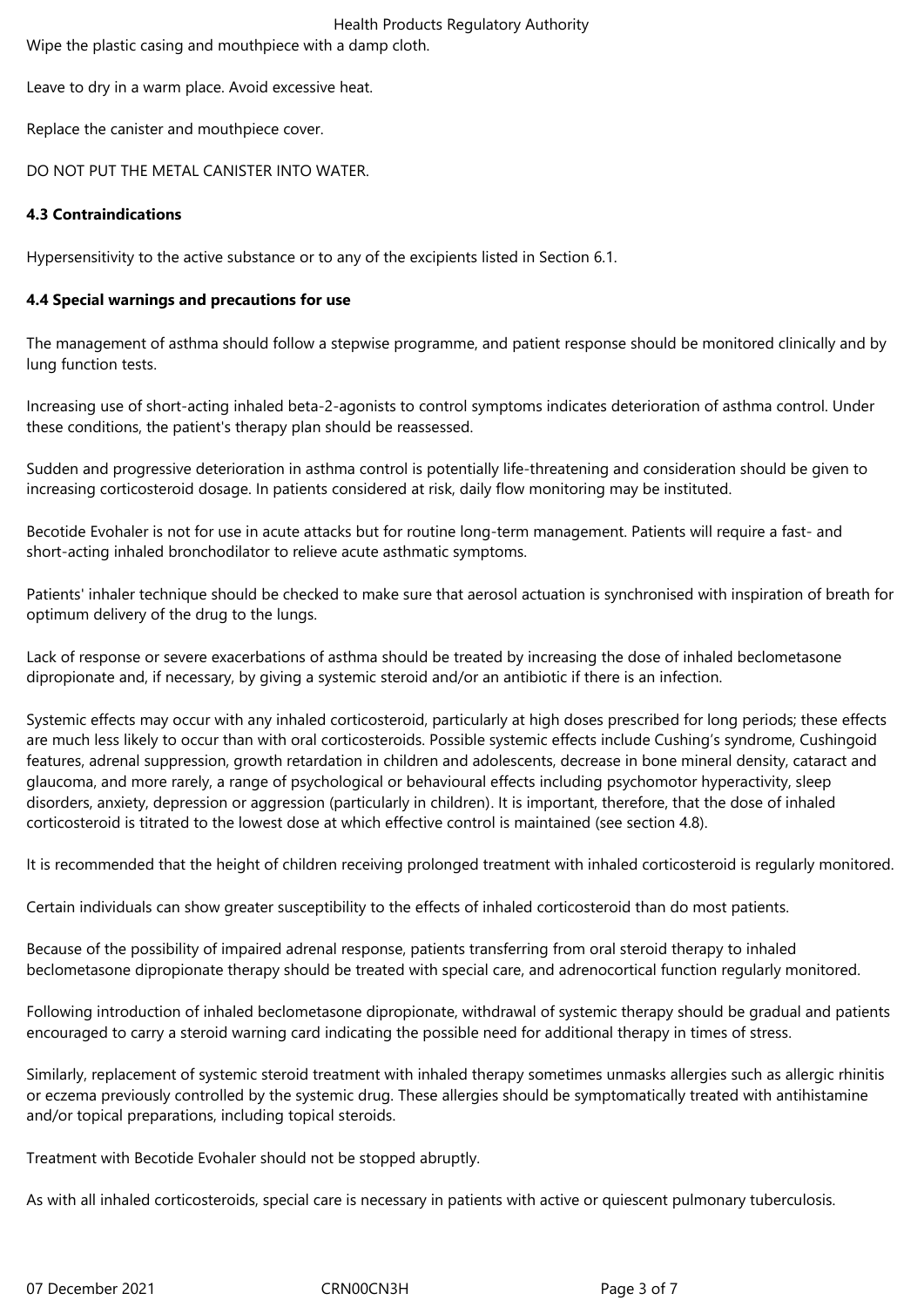#### Health Products Regulatory Authority

As with other inhalation therapy, paradoxical bronchospasm may occur with animmediate increase in wheezing after dosing. This should be treated immediately with a fast-acting inhaled bronchodilator. Becotide Evohaler should be discontinued immediately, the patient assessed, and if necessary alternative therapy instituted.

## Visual disturbance

Visual disturbance may be reported with systemic and topical corticosteroid use. If a patient presents with symptoms such as blurred vision or other visual disturbances, the patient should be considered for referral to an ophthalmologist for evaluation of possible causes, which may include cataract, glaucoma or rare diseases such as central serous chorioretinopathy which have been reported after use of systemic and topical corticosteroids.

Patients should be advised that this product contains small amounts of ethanol and glycerol. At the normal doses the amounts of ethanol and glycerol are negligible and do not pose a risk to patients.

## **4.5 Interaction with other medicinal products and other forms of interactions**

Beclomethasone is less dependent on CYP3A metabolism than some other corticosteroids, and in general interactions are unlikely; however the possibility of systemic effects with concomitant use of strong CYP3A inhibitors (e.g. ritonavir, cobicistat) cannot be excluded, and therefore caution and appropriate monitoring is advised with the use of such agents.

Becotide Evohaler contains a small amount of ethanol. There is a theoretical potential for interaction in particularly sensitive patients taking disulfiram or metronidazole.

## **4.6 Fertility, pregnancy and lactation**

#### **Pregnancy**

There is inadequate evidence of the safety of beclometasone dipropionate or Norflurane (HFA 134a or Tetrafluoroethane) propellant in human pregnancy.

In animal reproduction studies with beclometasone dipropionate, adverse effects typical of potent corticosteroids are only seen at high systemic exposure levels; direct inhaled application ensures minimal systemic exposure.

Studies of the effect of Norflurane (HFA 134a) on reproductive function and embryo-foetal development in animals have revealed no clinically relevant adverse events.

No clinically relevant adverse events have been associated with the administration of Norflurane (HFA 134a) propellant. Thus, it is unlikely that there will be any adverse effects in humans.

Administration of drugs during pregnancy should only be considered if the expected benefit to the mother is greater than any possible risk to the foetus.

#### Breast-feeding

The excretion of beclometasone dipropionate in milk has not been studied in animals. It is reasonable to assume that beclometasone dipropionate is secreted in milk but at the dosage used for direct inhalation, there is low potential for significant levels in breast milk. Beclometasone dipropionate should only be used in a nursing mother if the expected benefit justifies the risk to the newborn/infant.

#### **4.7 Effects on ability to drive and use machines**

Becotide Evohaler has no or negligible influence on the ability to drive and used machines.

# **4.8 Undesirable effects**

Adverse reactions are listed below by system organ class and frequency. Frequencies are defined as: very common (≥1/10), common (≥1/100 and <1/10), uncommon (≥1/1000 and <1/100), rare (≥1/10,000 and <1/1000), very rare (<1/10,000) including isolated reports and not known (cannot be estimated from the available data). Very common, common and uncommon reactions were generally determined from clinical trial data. The incidence in placebo and comparator group has not been taken into account in estimation of these frequencies. Rare and very rare reactions were generally determined from spontaneous data.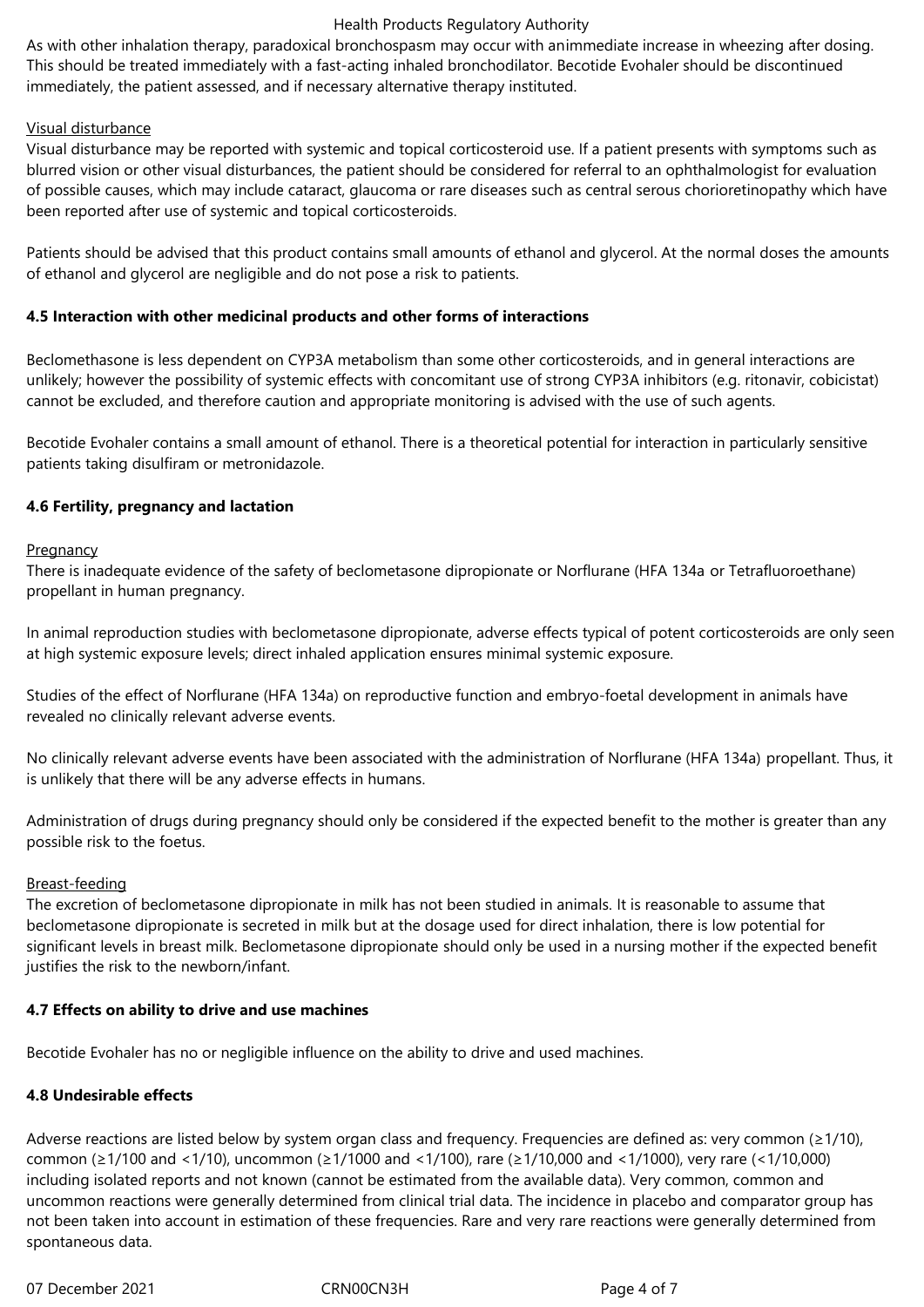#### *Immune system disorders*

Hypersensitivity reactions with the following manifestations have been reported:

Uncommon: Rash, urticaria, pruritus, erythema. Very rare: Angioedema, respiratory symptoms (dyspnoea and/or bronchospasm) and anaphylactoid/anaphylactic reactions.

#### *Endocrine disorders*

Possible systemic effects include (see section 4.4):

Very rare: Cushing's syndrome, Cushingoid features, adrenal suppression, growth retardation in children and adolescents, decrease in bone mineral density, cataract, glaucoma.

#### *Psychiatric disorders*

Very rare: Anxiety, sleep disorders and behavioural changes, including hyperactivity and irritability (predominantly in children). Unknown: Depression, aggression (predominantly in children).

*Respiratory, thoracic and mediastinal disorders* Common: Hoarseness, throat irritation. The use of a large volume 'spacer' device may be considered. Very rare: Paradoxical bronchospasm (see section 4.4)

*Eye disorder*

Not known: Vision, blurred (see section 4.4)

As with other inhalation therapy, paradoxical bronchospasm may occur with an immediate increase in wheezing after dosing. This should be treated immediately with a fast-acting inhaled bronchodilator. Becotide Evohaler should be discontinued immediately, the patient assessed, and if necessary alternative therapy instituted.

#### Reporting of suspected adverse reactions

Reporting suspected adverse reactions after authorisation of the medicinal product is important. It allows continued monitoring of the benefit/risk balance of the medicinal product. Healthcare professionals are asked to report any suspected adverse reactions via HPRA Pharmacovigilance, Website: www.hpra.ie.

#### **4.9 Overdose**

Further management should be as clinically indicated or [as recommen](http://www.hpra.ie/)ded by the national poisons centre, where available.

There is no specific treatment for an overdose of beclometasone dipropionate. If overdose occurs, the patient should be treated supportively with appropriate monitoring as necessary.

Acute inhalation of beclometasone dipropionate doses in excess of those recommended may lead to temporary suppression of adrenal function. This does not need emergency action as adrenal function is recovered in a few days, as verified by plasma cortisol measurements.

However, if higher than recommended dosage is continued over prolonged periods, some degree of adrenal suppression may result. Monitoring of adrenal reserve may be necessary. In cases of beclometasone dipropionate overdose, therapy may still be continued at clinically appropriate dosage (within the approved range) for symptom control.

#### **5 PHARMACOLOGICAL PROPERTIES**

#### **5.1 Pharmacodynamic properties**

Pharmacotherapeutic group, ATC code: not yet assigned

Beclometasone dipropionate is a pro-drug with weak glucocorticoid receptor binding affinity. It is hydrolysed via esterase enzymes to the active metabolite beclometasone-17-monopropionate (B-17-MP), which has high topical anti-inflammatory activity.

07 December 2021 CRN00CN3H CRNO2CN3H Page 5 of 7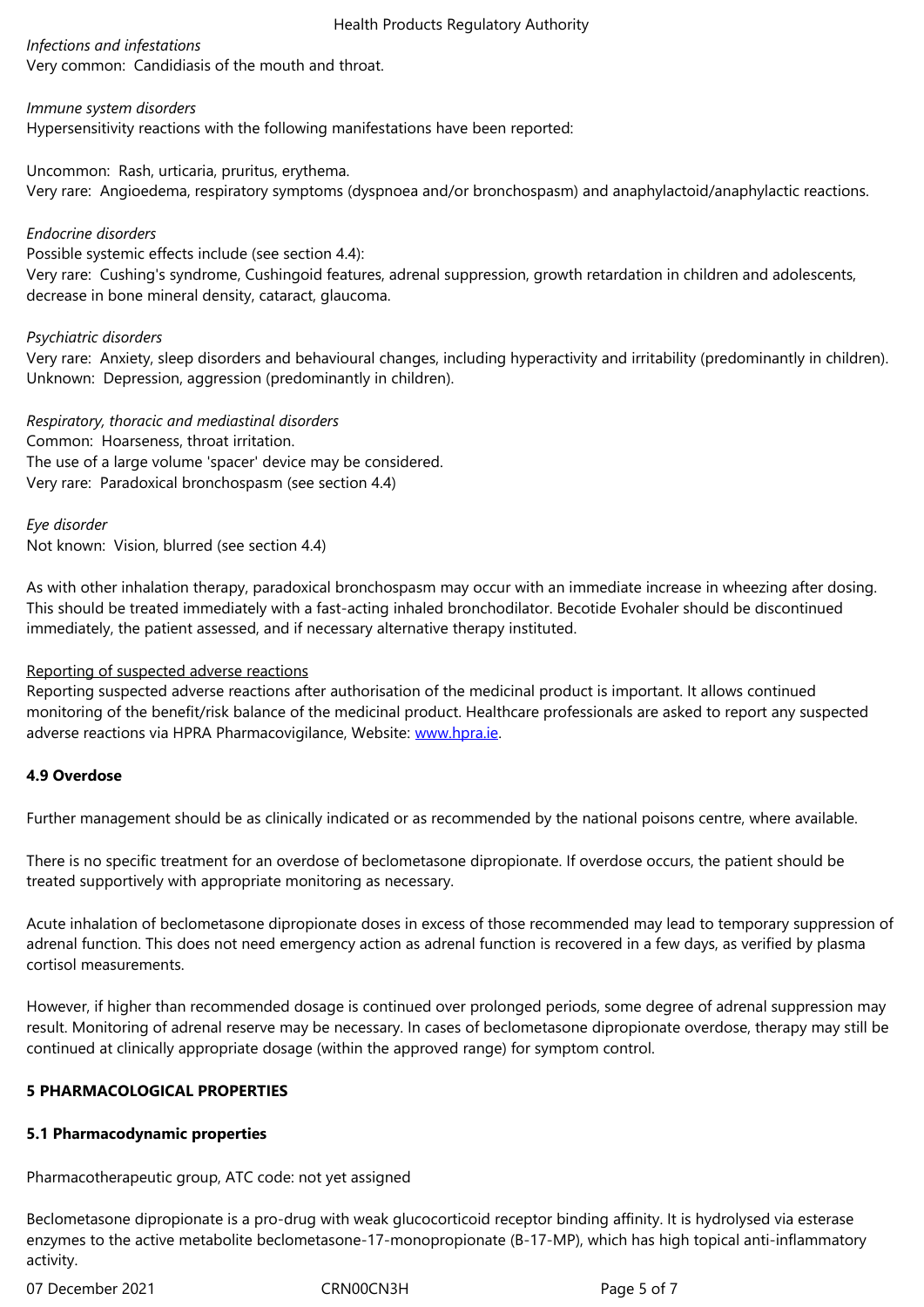#### Health Products Regulatory Authority

#### **5.2 Pharmacokinetic properties**

#### Absorption

When administered via inhalation (via metered dose inhaler), systemic absorption of unchanged beclometasone dipropionate (BDP) occurs through the lungs with negligible oral absorption of the swallowed dose. There is extensive conversion of BDP to its active metabolite B-17-MP within the lung prior to absorption. The systemic absorption of B-17-MP arises from both lung deposition and oral absorption of the swallowed dose. The absolute bioavailability following inhalation is approximately 60% of the nominal dose for B-17-MP. BDP is absorbed rapidly with peak plasma concentrations first being observed  $(t_{max})$  at 0.3h. B-17-MP appears more slowly with a  $t_{max}$  of 1 h. There is an approximately linear increase in systemic exposure with increasing inhaled dose. When administered orally the bioavailability of BDP is negligible but pre-systemic conversion to B-17-MP results in approximately 40% of the dose being absorbed as B-17-MP.

#### **Metabolism**

BDP is cleared very rapidly from the systemic circulation, by metabolism mediated via esterase enzymes that are found in most tissues. The main product of metabolism is the active metabolite (B-17-MP). Minor inactive metabolites, beclometasone-21-monopropionate (B-21-MP) and beclometasone (BOH) are also formed but these contribute little to the systemic exposure.

#### **Distribution**

The tissue distribution at steady-state for BDP is moderate (20 l) but more extensive for B-17-MP (424 l). Plasma protein binding is moderately high (87%).

## Elimination

The elimination of BDP and B-17-MP are characterised by high plasma clearance (150 and 120 l/h) with corresponding terminal elimination half-lives of 0.5h and 2.7 h. Following oral administration of tritiated BDP, approximately 60% of the dose was excreted in the faeces within 96 hours mainly as free and conjugated polar metabolites. Approximately 12% of the dose was excreted as free and conjugated polar metabolites in the urine. The renal clearance of BDP and its metabolites is negligible.

#### **5.3 Preclinical safety data**

Preclinical safety studies indicate that beclometasone dipropionate shows negligible systemic toxicity when administered by the inhaled route.

The non-CFC propellant, Norflurane (HFA134a), has been shown to have no toxic effect at very high vapour concentrations, far in excess of those likely to be experienced by patients, in a wide range of animal species exposed daily for periods of two years.

#### **6 PHARMACEUTICAL PARTICULARS**

#### **6.1 List of excipients**

Norflurane (Hydrofluoroalkane (HFA) 134a) Ethanol Anhydrous Glycerol

#### **6.2 Incompatibilities**

Not applicable.

#### **6.3 Shelf life**

2 years

#### **6.4 Special precautions for storage**

Do not store above 30°C.

Protect from frost and direct sunlight. Do not refrigerate or freeze.

07 December 2021 CRN00CN3H CRNO0CN3H Page 6 of 7